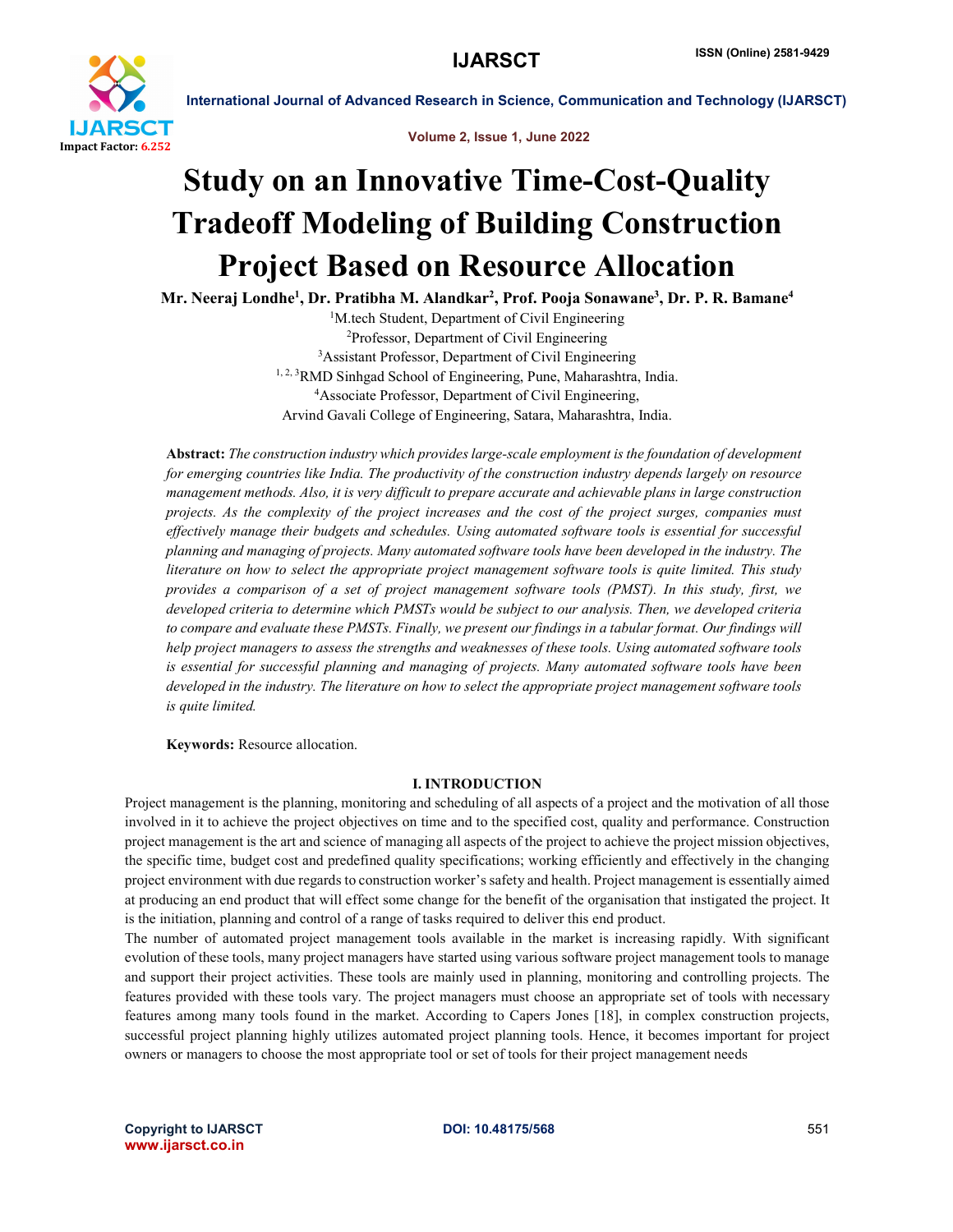

#### Volume 2, Issue 1, June 2022

### 1.1 Need and Relevance

Scheduling ensures that project will run in systematic manner. Scheduling and planning of project will eventually benefit the constructor executing construction projects. Scheduling provides info about which activities need maximum attention. It acts as road map for site engineers. It provides documentation for tracking of the project. It provides info to managers about the persons responsible for said task/s. It provides info about on each date what estimated quantities of labor, material and machineries resources will be required. It can give breakdown of estimated funds required for each step of construction.

### 1.2 Problem Statement

Many of the construction industries, nowadays, are facing problems with respect to the time consumed, cost incurred and delays occurring in completing a construction project. Usually these problems occur when a project has not been planned properly. Project planning involves and explains the customers about the detailing strategy that should be followed for the project completion. The primary and important uses of planning the project are to facilitate communication among stakeholders, to plan the documents related to planning assumptions and decisions, and also to develop document approved scope, cost and schedule baselines. Construction project scheduling is the art and science of managing all aspects of the project to achieve the project mission objectives, the specific time, budget cost and predefined quality specifications; working efficiently and effectively in the changing project environment with due regards to construction worker's safety and health.

### 1.3 Objective

Time Cost Trade off techniques are developed to achieve the delivery of the project at the required completion date  $\&$ the least cost associated with the project. In general Time-cost optimization may be defined as a process to identify suitable construction activities for speeding up and for deciding by how much so as to attain the best possible savings in both time and cost. Resource leveling is a technique in project management that overlooks resource allocation and resolves possible conflict arising from over-allocation. When project managers undertake a project, they need to plan their resources accordingly. This will benefit the organization without having to face conflicts and not being able to deliver on time. Resource leveling is considered one of the key elements to resource management in the organization. An organization starts to face problems if resources are not allocated properly i.e., some resource may be over-allocated whilst others will be under-allocated. Both will bring about a financial risk to the organization.

Scope

- It is targeted towards residential construction projects ranging from 250 to 750 Sq. m
- The study is limited to Bungalow and flat schemes types of residential projects only.
- To understand merits and demerits of manual and computer assisted scheduling tools used in above said projects
- The enquiry is limited to understand degree of benefits of scheduling tools to residential construction project executors over residential project executors whom are not using any scheduling tools.

# II. LITERATURE REVIEW

[1] Antony Prasanath MA, Thirumalai Raja K, "Analysis of cost & schedule Performance of Residential Building Projects by EVM technique", Journal of Construction Engineering, Technology and Management ISSN: 2347- 7253, Vol. 4, (2014) PN (1-7)

For proper scheduling of resources author had developed a Packing method which is based on Critical Path Method (CPM). In this method, to measure the level of resources, the minimum moment of resource histogram was used. The heuristic program assigns project activities to specific days so that the final resource histogram approaches a rectangle and its moment approaches a minimum value.

# [2] Tarek Hegazy, Wail Menesi, "Critical Path Segments Scheduling Technique" Journal of Construction Engineering and Management ASCE/ (Oct 2010) PN (1078-1085)

Serial methods for resource levelling and a measure for judging the effectiveness of resource levelling techniques was presented by author. This paper deals with establishment of initial resource profiles for construction projects, resource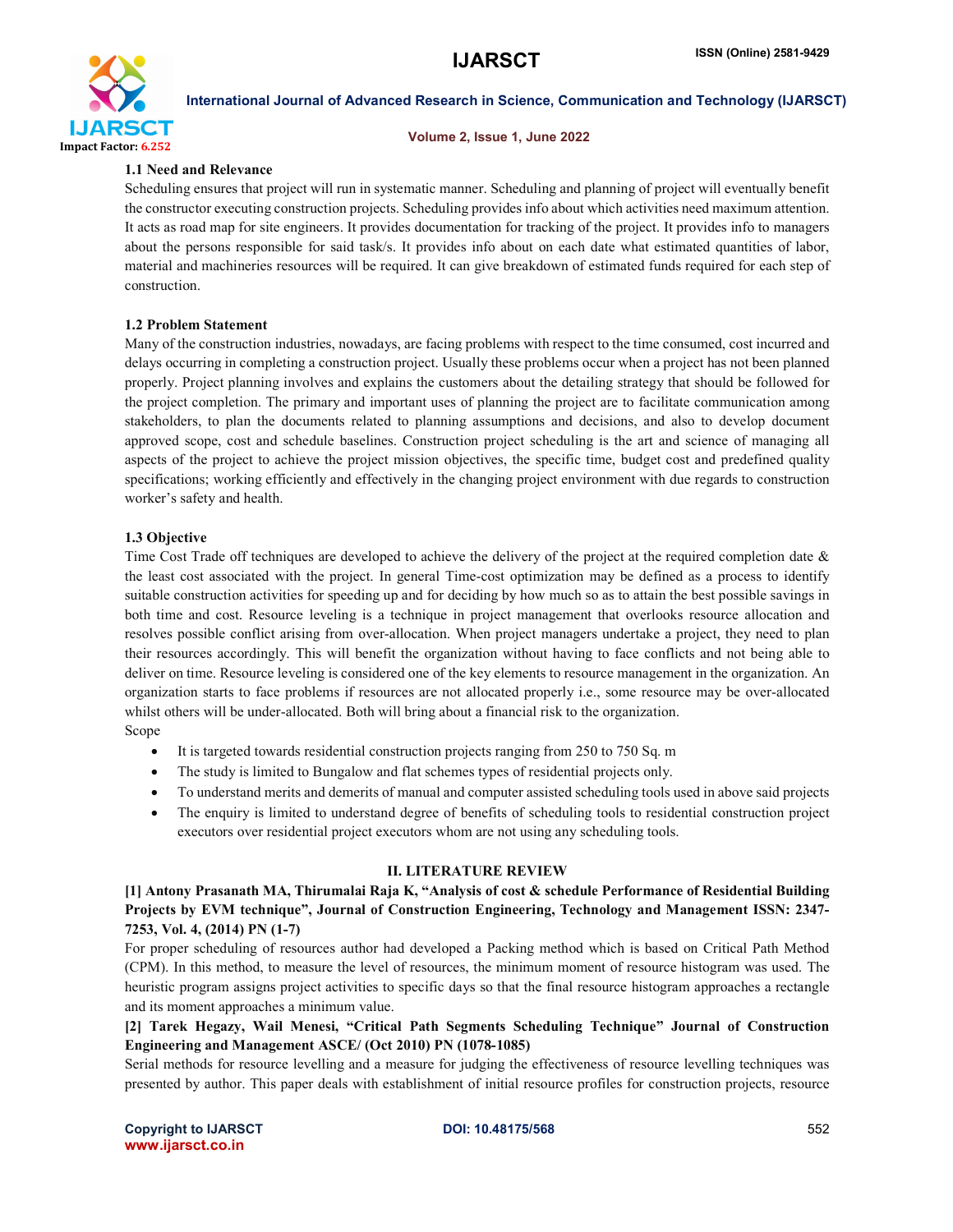

#### Volume 2, Issue 1, June 2022

levelling of the schedule, analysis of resource usage verses assumed levels and the adjustment of resource profiles based upon this analysis.

[3] Awad Hanna, Aviad Shapira, Mounir Asmar and Craig Taylor, "Impact of crew scheduling on project performance", Practice Periodical on Structural Design and Construction ASCE (2013) PN (35 – 44)

To minimize undesirable resource fluctuations and to maximize efficiency of resource utilization on construction site author developed two innovative resource levelling matrices. The first metric considers the total amount of resources that need to be temporarily released during low demand periods and rehired at a later stage during high demand periods. The second metric measures the total number of idle and non productive resource days because of undesirable resource fluctuations. Application examples of these two matrices highlights that these two matrices are useful to construction planners and schedulers to enhance the efficiency of resource utilization and improvement in construction productivity.

# [4] Daniel Castro-Lacouture, Gürsel A. Süer Julian Gonzalez-Joaqui; and J. K. Yates, " Construction Project Scheduling with Time, Cost, and Material Restrictions Using Fuzzy Mathematical Models and Critical Path Method" ASCE , ISSN 0733-9364/2009/10-PN (1096– 1104)

Artificial intelligent methods are exploited in the form of expert system, artificial neural networks for scheduling of construction project. An expert system is a computer system that emulates the decision-making ability of a human expert. Expert systems are designed to solve complex problems by reasoning about knowledge, represented primarily as if–then rules rather than through conventional procedural code. An expert system for the progress scheduling in the construction of modular multi-storeyed building was developed by auther. Practical limitations of heuristic methods cause the writers search for optimal & suboptimal schedules for construction projects using evolutionary algorithms. An evolutionary algorithm was developed by author to solve the problem of minimizing construction project duration in deterministic conditions, with – in time changeable parameter and limited accessibility of renewable resources.

[5] Awad Hanna, Aviad Shapira, Mounir Asmar and Craig Taylor, "Impact of crew scheduling on project performance", Practice Periodical on Structural Design and Construction ASCE (2013) PN (35 – 44)

To achieve the project objectives that are minimizing cost and time under resource restrictions fuzzy logic have been used. Author evaluated the viability of using fuzzy mathematical models for determining construction schedules and for evaluating the contingencies created by schedule compression and delays due to unforeseen material shortage. Resource scheduling is normally used to minimize the duration & cost of project, by proper allocation and leveling of resources. For schedule monitoring Earned Value Management (EVM) technique is used.

[6] Khaled El-Rayes and Dho Heon – "Optimizing Resource Leveling in Construction Projects", Journal of Construction Engineering and Management © ASCE, Vol. 135, No. 11, November 1, 2009. PN (1172 - 1180)

Author have compared the budgeted cost of work performed against actual cost of work performed and budgeted cost of work scheduled to access cost and schedule variance respectively. For project scheduling CPM/PERT, different softwares like MSP, Primavera and optimization techniques, fuzzy logic is used. Researcher had successfully applied Primavera software to National Highway project for planning & controlling cost and resources and help to achieve timely completion of project.

### III. METHODOLOGY

Literature review is carried out in first step search regarding problem area i.e. scheduling tools. After carrying out literature review it is understood scheduling tools help in planning, documenting, monitoring, and communicating the project with stakeholders. Hands on exercises solved on computer assisted scheduling tools had provided insight on their user interfaces, calendars, network diagrams, hierarchical orderings of projects, work break down structures, activities, sub-activities. Extensive literature survey and communication with supervisors lead to refining research problem with its definite scope. Investigation of relevant research methods for the purpose of analysis of the data collected. Detailed exploration of research methods investigated. Detailed explanation of research method used in the report. To carry out research with respect to data collected. To interpret the results, draw conclusions and suggest brief note residential building executors.

Copyright to IJARSCT **DOI: 10.48175/568** 553 www.ijarsct.co.in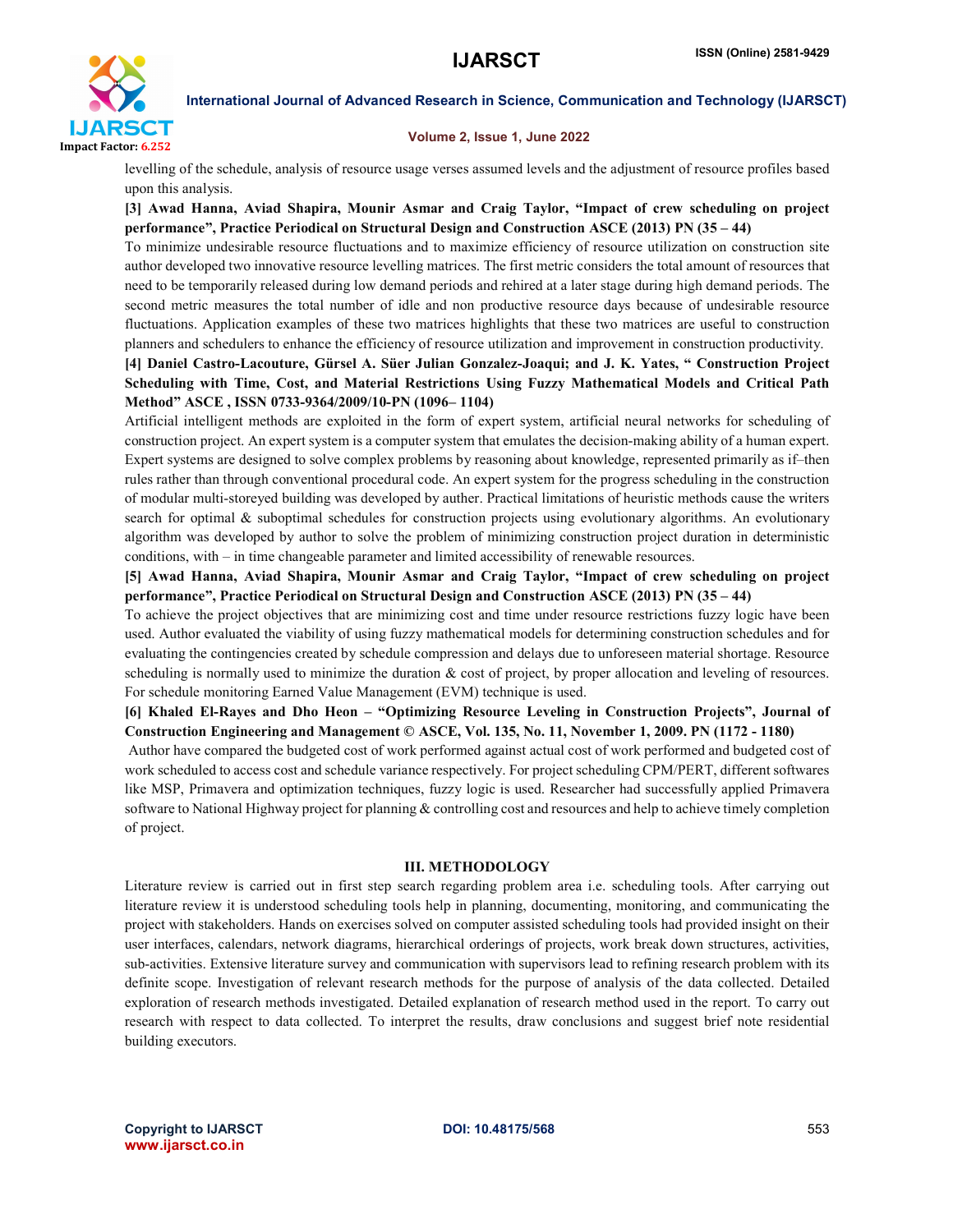

#### Volume 2, Issue 1, June 2022

### Literature Review and Data Collection Sources –

Meta search engine Google, Google Scholar is used for finding out scholarly articles on related topics. Then these articles are studied to extract needed information. Website Review is done with help of internet. National digital Library and NPTEL courses are also referred on some occasions.

### Case Study Selection Criteria and Details –

Case studies were selected based on the scope of the research. At least one case study per scheduling tool is studied to understand merits and demerits of scheduling tools.

Methodology of project is divided into some parts they are explained as below:





#### Identification and Estimation of Resources for Each Activity

Each task involves different types of materials for construction. The type of materials required for each and every activity has to be determined. Quantity of materials required can be estimated from quantity of each work necessary for completion. Cement, sand ,coarse aggregate and fine aggregate should be identified in appropriate units Duration of each activity for completion should be estimated based on availability of materials and labors in site .Number of labors required will estimated on the basis of work quantity involved in construction process and productivity of each worker and nature of work include local preferences and culture, population density, distribution of trips, climate, geography, topography, available financial resources, local technical capacity.

#### Work Break Down Structure

A work breakdown structure (WBS), in project management and systems engineering, is a deliverable-oriented breakdown of a project into smaller components. A work breakdown structure is a key project deliverable that organizes the team's work into manageable sections. When an activity is too large or complex for a reliable duration estimate project guide lines state than an individual activity that takes up more than 10 percent of the project schedule has to be broken

Copyright to IJARSCT **DOI: 10.48175/568** 554 www.ijarsct.co.in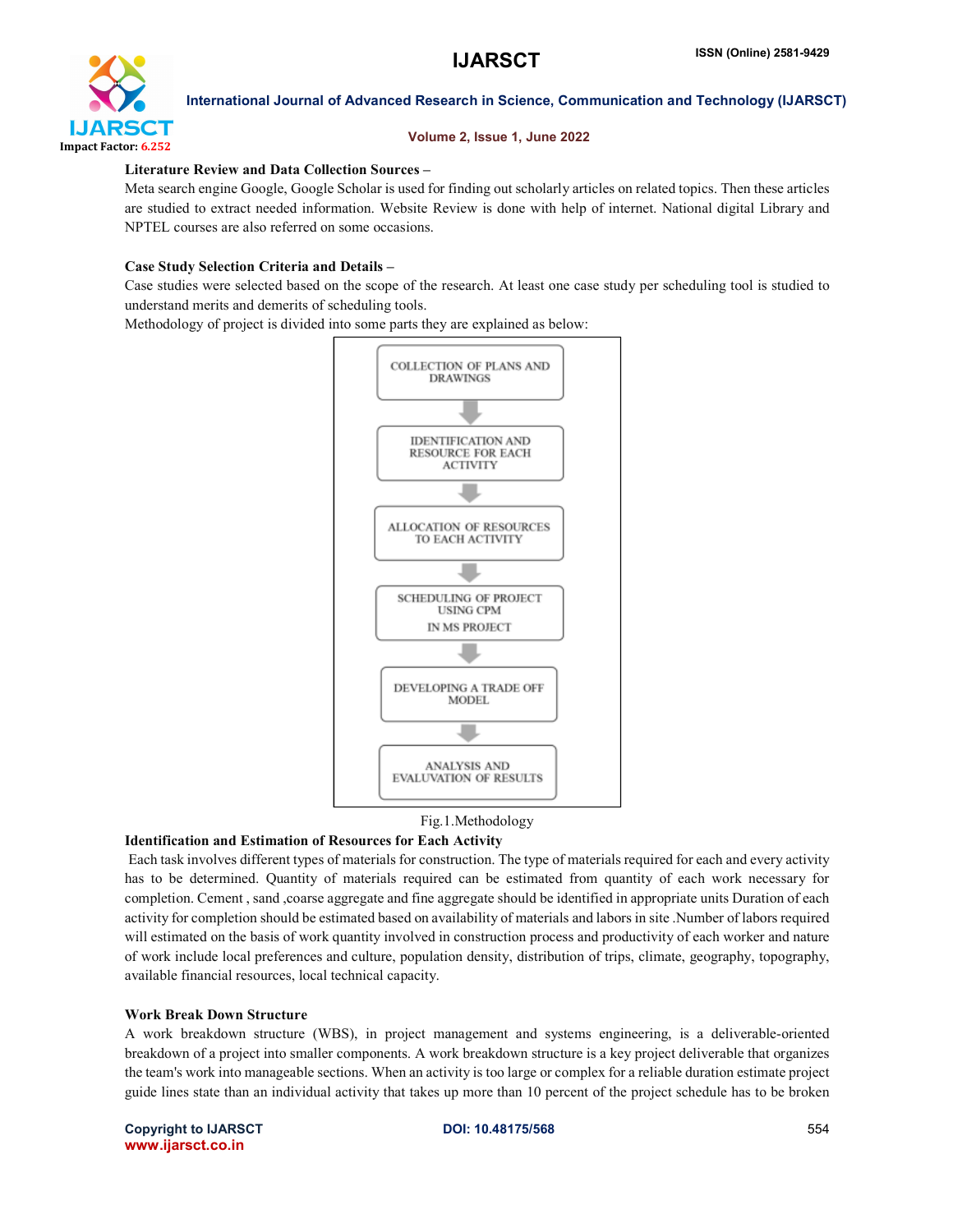

### Volume 2, Issue 1, June 2022

down. A project manager uses a break down technique to reduce the activity to smaller tasks. Ideally the project manager can estimate the duration of tasks that individual workers perform more accurately than the whole activity.



Fig 2. Activity breakdown structure

# IV. CONCLUSIONS AND FUTURE SCOPE

Experience is very important in project management, but it is only part of the resource requirements. Large-scale scientific research projects often have lots of senate grinds unit, time is special tight. To work out the plan and repeated calculation only by personal experience will often spend a lot of time and usually easy to achieve objectives. Use the project management technology can do comprehensive management when managing a project. And it has characteristics of timely, rapid, accurate and convenient etc. Whatever, manual work only can't match it at all. For this reason, Depending on its significant role in project management, and its characteristics of simple operation, easy to tracking and adjust, Project must will be widely used.

While the number of Project Management and scheduling Software Tools is increasing, managers must choose a suitable tool for their projects. In this study, we chose a set of tools and investigated them. We further identified criteria that can be used to compare these and other tools in the market. Finally, we present our findings in Figure 5.2. This study enables project managers and team members to get a quick understanding of the tools subject to our study and to assess the strengths and weaknesses of them. Furthermore, we aim to help project managers in choosing appropriate tools by providing a set of criteria. This study is the first step in our forthcoming series of studies. As the next step, we would like conduct survey studies among project managers and project team members on how they choose scheduling tools. In addition, we would like to identify their needs in a project management software tool. The identification of these needs will help tool developers. Another line of study may be development of a framework for scheduling tools. With this framework, we will able to categorize the tools and further enhance our understanding of how these tools are actually used. Another study would be the identification and development of metrics for scheduling tools.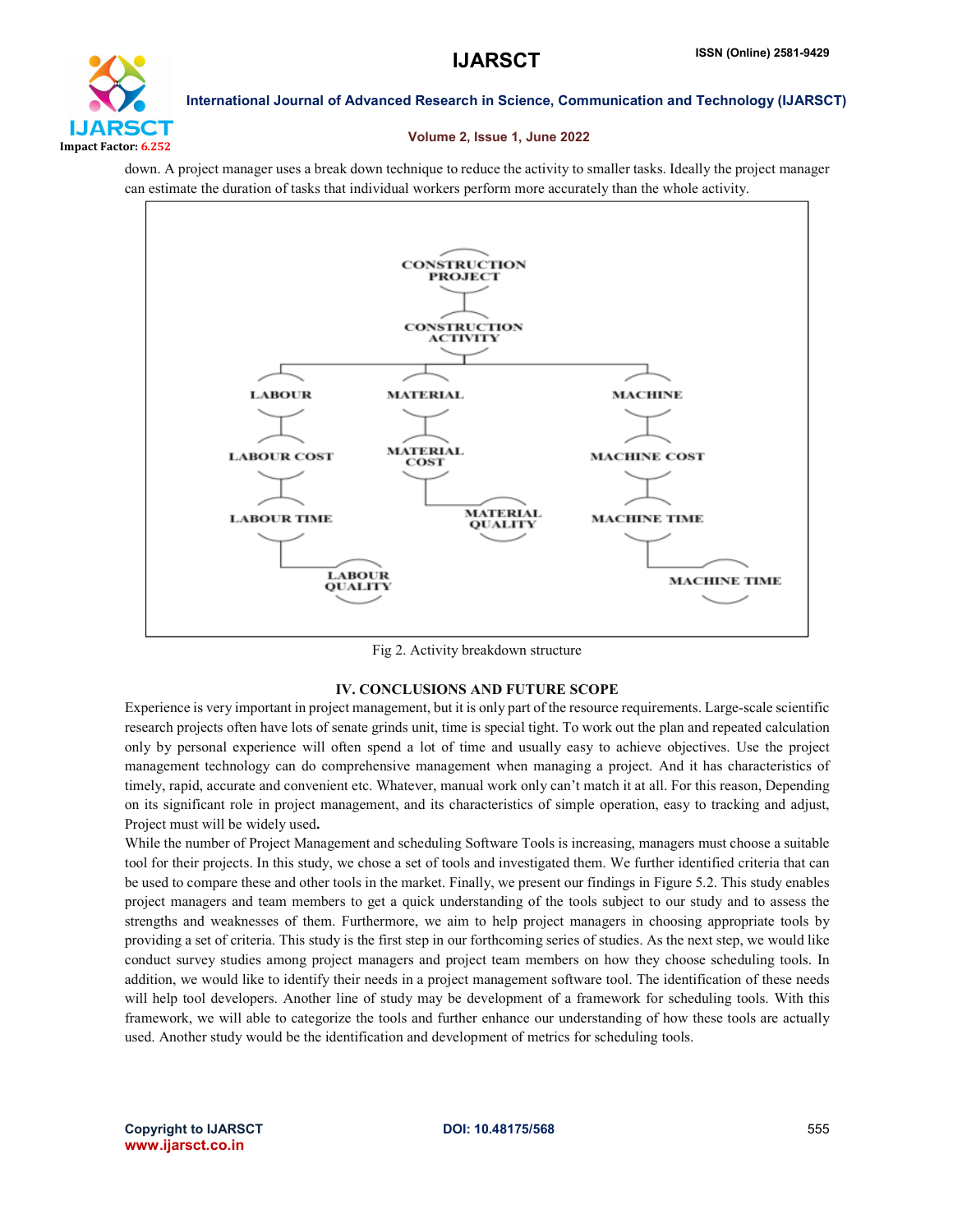

Volume 2, Issue 1, June 2022

# **REFERENCES**

[1] Roya M.Ahari and S.T.A.Niaki "Fuzzy optimization in cost time and quality trade – off in software projects with Quality Obtained by Fuzzy Rule base" International journal of modelling and optimization vol.3 no.2 April 2015.

[2] 2.Rhuta Joshi1, Prof. V. Z. Patil2 "Resource Scheduling of Construction Project: Case Study International Journal of Science and Research (IJSR) ISSN (Online): 2319-7064.

[3] SK. Nagaraju, B. Sivakonda Reddy, and Prof. A. Ray Chaudhuri "Resource Management in Construction Projects – a case study IRACST – Engineering Science and Technology: An International Journal (ESTIJ), ISSN: 2250-3498.

[4] Ming Lu and Heng Li "Resource-Activity Critical-Path Method for Construction Planning" ASCE Library volume 4412.2.

[5] Reza Ghodsi, Mohammad Reza Skandari, and Morteza Allahverdiloo, Seyed Hossein Iranmanesh "A New Practical Model to Trade-off Time, Cost, and Quality of a Project "Australian Journal of Basic and Applied Sciences, 3(4): 3741- 3756, ISSN 1991-8178.

[6] Vikash Agarwal Dr.Rajeev Kumar Upadhyay, Dr. Bhupendra Kumar Pathak : A State of Art Review on Time Cost Trade off Problems in Project Scheduling International Journal of Application or Innovation in Engineering & Management (IJAIEM) Volume 2, Issue 5, May 2013 .

[7] N. Ravi Shankar, M. M. K. Raju, G. Srikanth and P. Hima Bindu "Time, Cost and Quality Trade-off Analysis in Construction of Projects" Contemporary Engineering Sciences, Vol. 4, no. 6, 289 – 299

[8] T. Subramani and M. Sekar, "Preplanning and scheduling of road construction by using PPM," *International Journal of Application or Innovation in Engineering & Management*, vol. 4, no. 5, pp. 234–244, 2015.View at: Google Scholar

[9] B. Koo and M. Fischer, "Feasibility study of 4D CAD in commercial construction," *Journal of Construction Engineering and Management*, vol. 126, no. 4, pp. 251–260, 2000.View at: Publisher Site | Google Scholar

[10] V. K. Bansal and M. Pal, "Generating, evaluating, and visualizing construction schedule with geographic information systems," *Journal of Computing in Civil Engineering*, vol. 22, no. 4, pp. 233–242, 2008.View at: Publisher Site | Google Scholar

[11] V. R. Keesara and D. Karthik, "4D planning and scheduling of the construction project using project management software and GIS," *Geoinformatics & Geostatistics*, vol. 2, no. 3, 2014.View at: Publisher Site | Google Scholar

[12] R. R. A. Issa, I. Flood, and W. J. O'Brien, *4D CAD and Visualization Inconstruction: Developments and Applications*, A. A. Balkema Publishers, 2003.

[13] S. E. Poku and D. Arditi, "Construction scheduling and progress control using geographical information systems," *Journal of Computing in Civil Engineering*, vol. 20, no. 5, pp. 351–360, 2006.View at: Publisher Site | Google Scholar

[14] V. R. Keesara and D. Karthik, "4D planning and scheduling of the construction project using project management software and GIS," *Geoinformatics & Geostatistics*, vol. 2, no. 3, 2014.View at: Publisher Site | Google Scholar

[15] R. R. A. Issa, I. Flood, and W. J. O'Brien, *4D CAD and Visualization Inconstruction: Developments and Applications*, A. A. Balkema Publishers, 2003.

[16] S. E. Poku and D. Arditi, "Construction scheduling and progress control using geographical information systems," *Journal of Computing in Civil Engineering*, vol. 20, no. 5, pp. 351–360, 2006.View at: Publisher Site | Google Scholar

[17] M. Y. Cheng and S. C. Yang, "Planning, scheduling and tracking of a residential project using Primavera software," *Journal of Construction Engineering and Management*, vol. 127, no. 4, pp. 291–299, 2001.View at: Publisher Site | Google Scholar

[18] K. Williams, B. Elizabeth, and M. Jenks, "Achieving the compact city through intensification: an acceptable option," in *In The compact city: A sustainable urban form?* pp. 83–96, 1996.View at: Google Scholar

[19] B. M. Vagun, *GIS applications for hazard preparedness, response, and mitigation, Graduate project, MSc in Interdisciplinary Science Studies [M.S. thesis]*, Johns Hopkins University, Baltimore, Maryland, 1996.

[20] S. Staub-French, A. Russell, and N. Tran, "Linear scheduling and 4D visualization," *Journal of Computing in Civil Engineering*, vol. 22, no. 3, pp. 192–205, 2008.

[21] A. Sarma and A. van der Hoek, "Towards Awareness in the Large" Proc. Int'l Conf. Global Software Engineering (ICGSE 06), IEEE CS Press, 2006, pp. 127–131.

Copyright to IJARSCT **DOI: 10.48175/568** 556 www.ijarsct.co.in